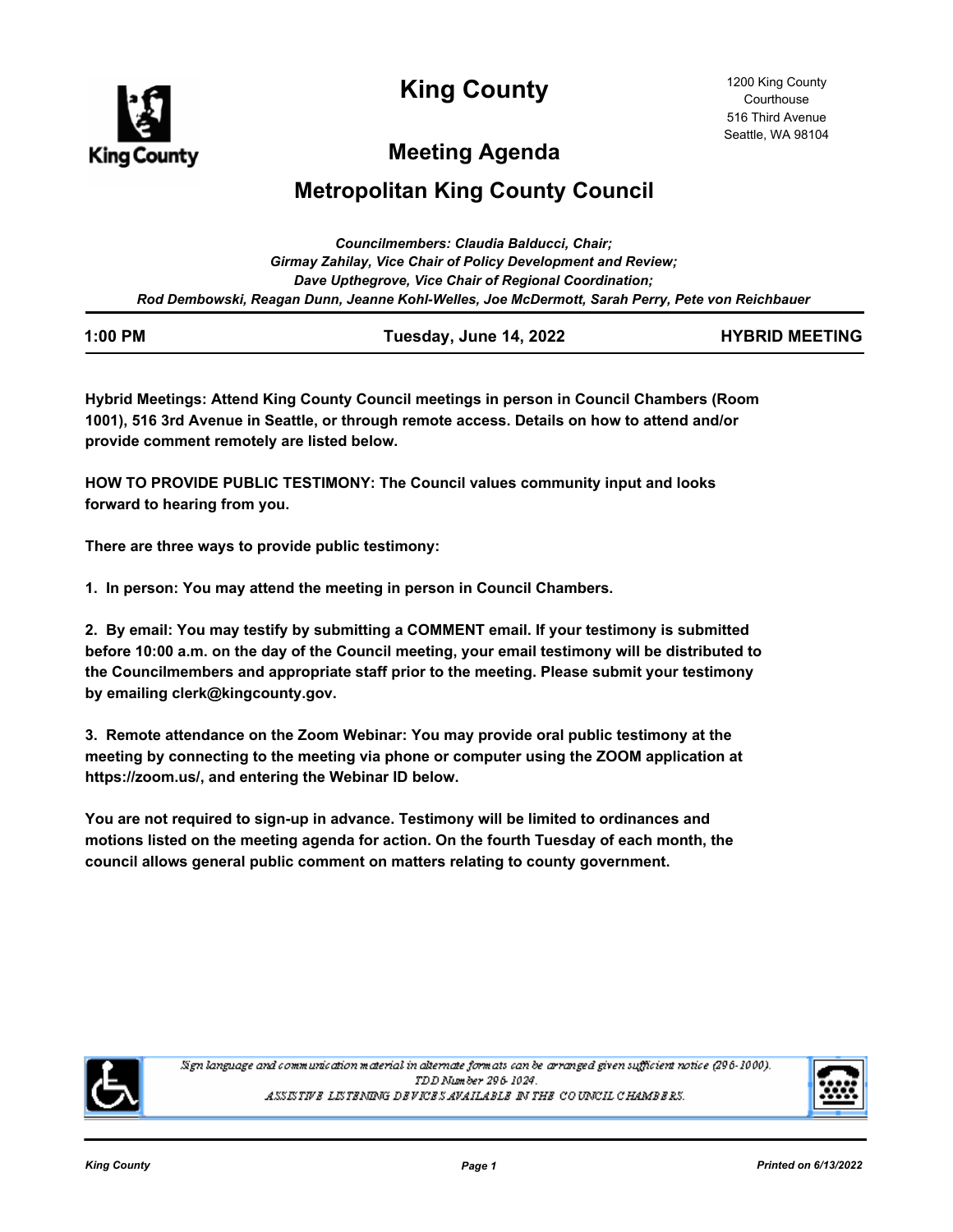**CONNECTING TO THE WEBINAR Webinar ID: 830 3407 1240**

**If you do not have access to the ZOOM application, you can connect to the meeting by calling 1-253-215-8782 and using the Webinar ID. Connecting in this manner, however, may impact your ability to be unmuted to speak.**

**You have the right to language access services at no cost to you. To request these services, please contact our Language Access Coordinator, Leslie Monteiro at 206-848-0355, or leslie.monteiro@kingcounty.gov by 10:00 a.m. the day prior to the meeting.**

**If you do not wish to be called upon for public comment during the meeting, please help us manage the callers and use one of the options below (Live Streaming or King County TV Channel 22).**

**HOW TO LISTEN TO THE MEETING: There are several ways to listen to the meeting if you don't wish to provide public testimony:**

**1. Stream online via this link: https://livestream.com/accounts/15175343/events/4485487, or input the link web address into your web browser.**

**2. Watch King County TV Channel 22 (Comcast Channel 22 and 322(HD), Wave Broadband Channel 22)**

**3. Listen to the meeting by telephone – See "Connecting to the Webinar" above.**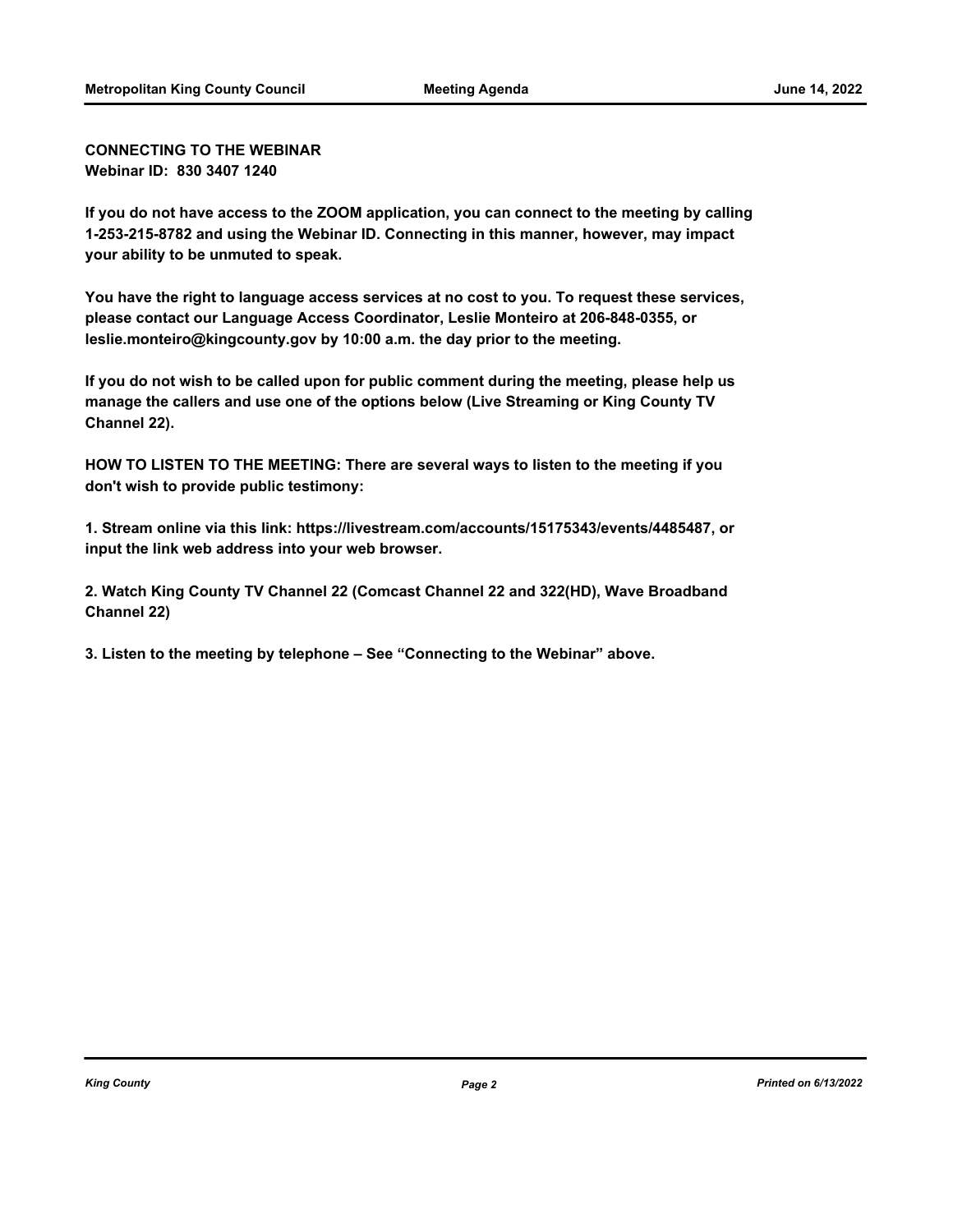## **1. Call to Order**

- **2. Roll Call**
- **3. Flag Salute and Pledge of Allegiance**

*Councilmember Kohl-Welles*

## **4. Approval of Minutes of June 7, 2022**

*Councilmember Zahilay*

## **5. Additions to the Council Agenda**

**6. Special Item**

**Martin Luther King Service Awards**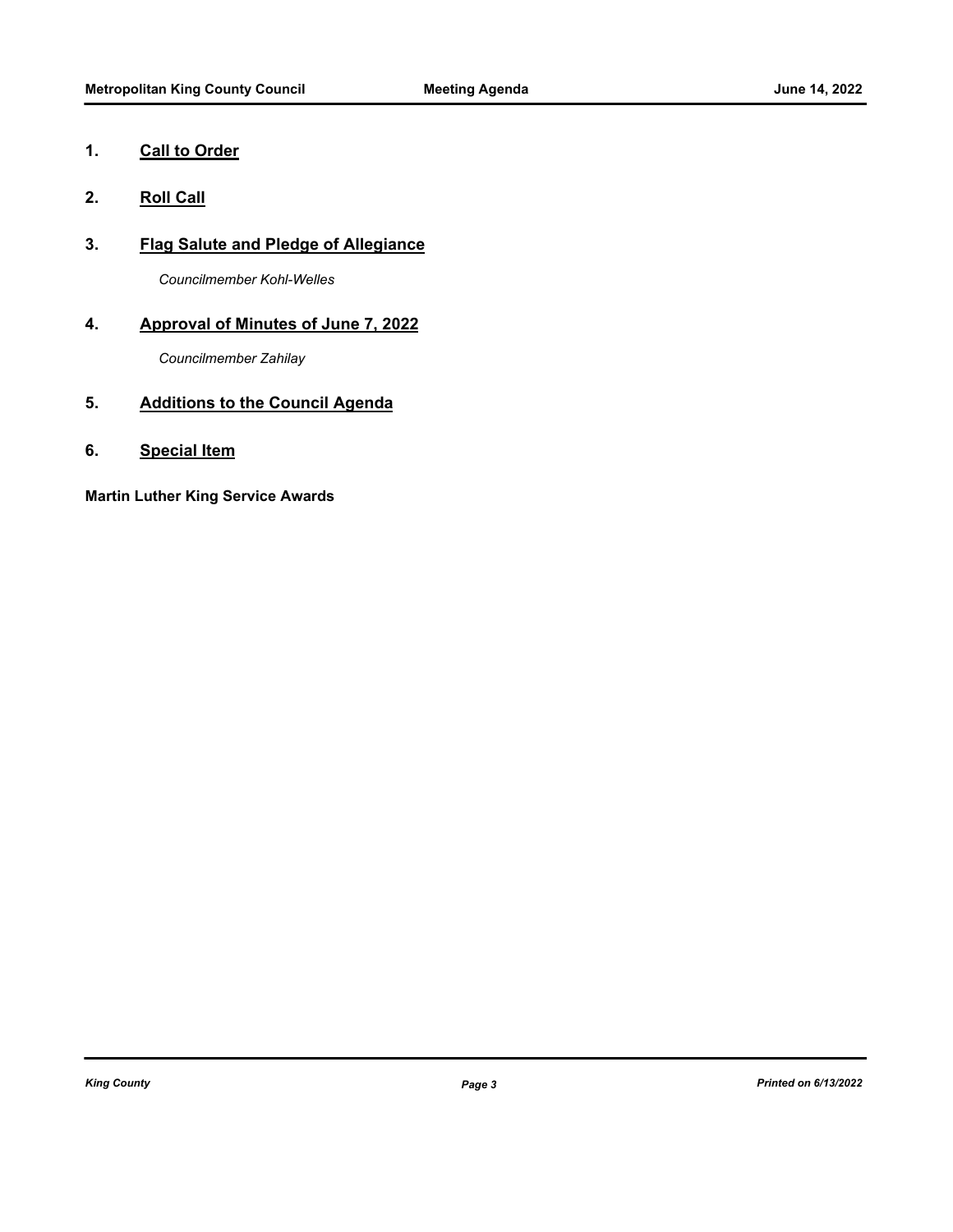## **Hearing and Second Reading of Ordinances from Standing Committees and Regional Committees, and of Ordinances related to Collective Bargaining**

**There will be one public hearing on Items 7-11**

#### **Local Services and Land Use**

*Councilmember Perry*

#### **7.** [Proposed Substitute Ordinance No. 2022-0147.2](http://kingcounty.legistar.com/gateway.aspx?m=l&id=/matter.aspx?key=23007)

AN ORDINANCE relating to winery, brewery and distillery uses; amending Ordinance 19030, Section 4, and K.C.C. 6.74.010, Ordinance 19030, Section 5, and K.C.C. 6.74.020, Ordinance 19030, Section 6, and K.C.C. 6.74.030, Ordinance 19030, Section 7, and K.C.C. 6.74.040, Ordinance 19030, Section 8, and K.C.C. 6.74.050, Ordinance 19030, Section 9, and K.C.C. 6.74.060, Ordinance 19030, Section 10, and K.C.C. 6.74.070, Ordinance 19030, Section 11, and K.C.C. 6.74.080, Ordinance 1888, Article III, Section 3, as amended, and K.C.C. 6.01.130, Ordinance 1888, Article III, Section 5, as amended, and K.C.C. 6.01.150, Ordinance 19030, Section 13, and K.C.C. 21A.06.996, Ordinance 19030, Section 14, and K.C.C. 21A.06.1427, Ordinance 19030, Section 15, and K.C.C. 21A.06.1427B, Ordinance 19030, Section 16, and K.C.C. 21A.06.1427C, Ordinance 10870, Section 334, as amended, and K.C.C. 21A.08.070, Ordinance 10870, Section 335, as amended, and K.C.C. 21A.08.080, Ordinance 10870, Section 407, as amended, and K.C.C. 21A.18.030, Ordinance 10870, Section 536, as amended, and K.C.C. 21A.30.080, Ordinance 15606, Section 20, as amended, and K.C.C. 21A.30.085, Ordinance 10870, Section 537, as amended, and K.C.C. 21A.30.090, Ordinance 10870, Section 547, as amended, and K.C.C. 21A.32.100, Ordinance 10870, Section 548, as amended, and K.C.C. 21A.32.110 and Ordinance 10870, Section 549, as amended, and K.C.C. 21A.32.120, adding a new chapter to K.C.C. Title 21A and repealing Ordinance 19030, Section 28, Ordinance 19030, Section 29, and K.C.C. 21A.55.110 and Ordinance 19030, Section 32; and establishing a contingent effective date.

*Sponsors:* Perry

*On 3/22/2022, the Metropolitan King County Council Introduced and Referred to Local Services and Land Use Committee.* 

*On 5/11/2022, the Local Services and Land Use Committee Deferred.* 

*On 5/24/2022, the Local Services and Land Use Committee Recommended Do Pass Substitute.* **Public Hearing Required**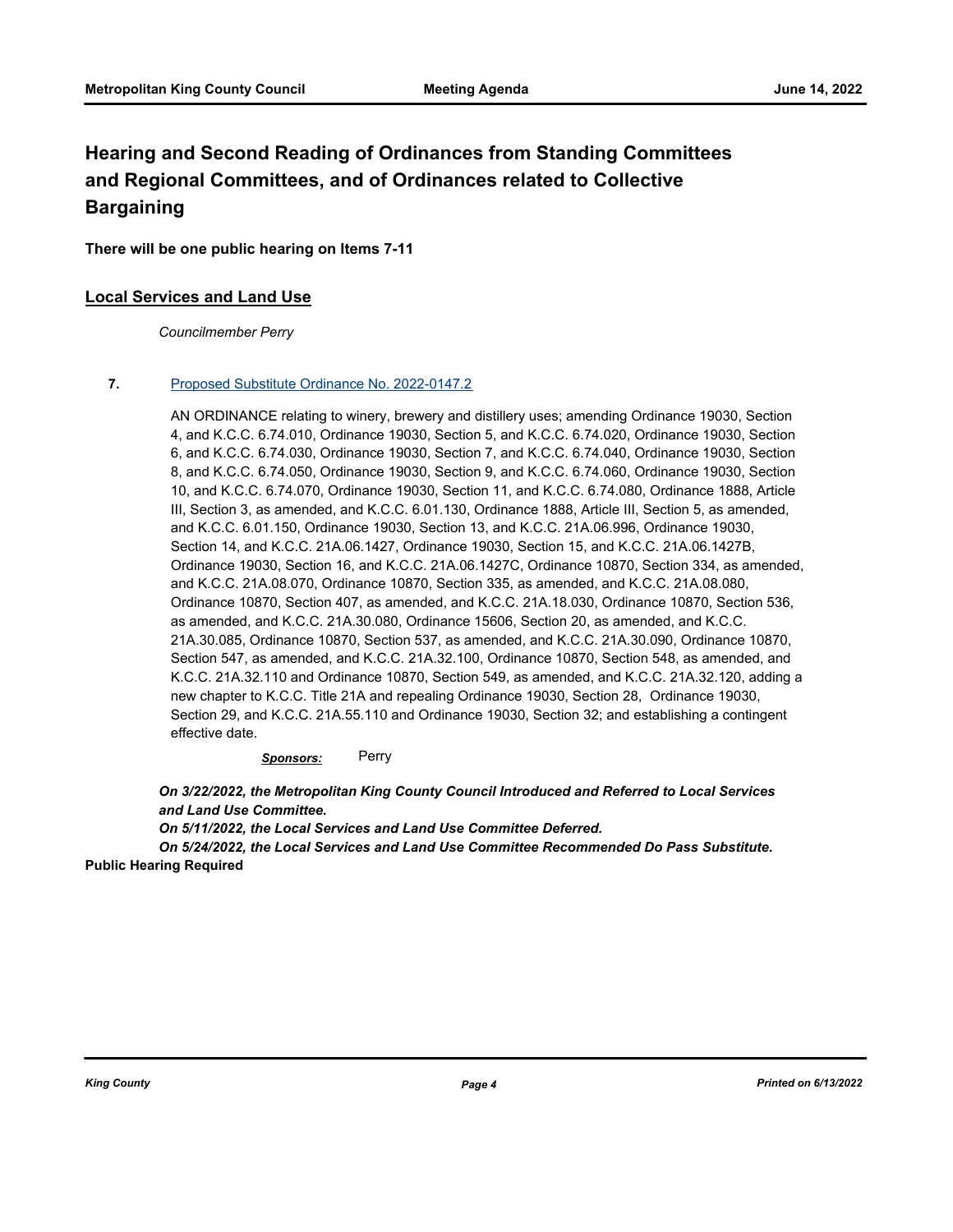## **Motions, from Standing Committees and Regional Committees and Motions related to Collective Bargaining, for Council Action**

#### **Consent Items 8-10**

*Councilmember Zahilay*

#### **8.** [Proposed Motion No. 2022-0130](http://kingcounty.legistar.com/gateway.aspx?m=l&id=/matter.aspx?key=22978)

A MOTION confirming the executive's appointment of Gul Siddiqi, who resides in council district three, to the King County immigrant and refugee commission.

*Sponsors:* Perry

## *On 3/22/2022, the Metropolitan King County Council Introduced and Referred to Committee of the Whole.*

*On 6/1/2022, the Committee of the Whole Recommended Do Pass Consent.*

#### **9.** [Proposed Motion No. 2022-0132](http://kingcounty.legistar.com/gateway.aspx?m=l&id=/matter.aspx?key=22980)

A MOTION confirming the executive's appointment of Teclehaimanot Hiabu, who resides in council district five, to the King County immigrant and refugee commission.

*Sponsors:* Upthegrove

#### *On 3/22/2022, the Metropolitan King County Council Introduced and Referred to Committee of the Whole.*

*On 6/1/2022, the Committee of the Whole Recommended Do Pass Consent.*

#### **10.** [Proposed Motion No. 2022-0133](http://kingcounty.legistar.com/gateway.aspx?m=l&id=/matter.aspx?key=22981)

A MOTION confirming the executive's appointment of Carlos Michel, who resides in council district nine, to the King County immigrant and refugee commission.

*Sponsors:* Dunn

### *On 3/22/2022, the Metropolitan King County Council Introduced and Referred to Committee of the Whole.*

*On 6/1/2022, the Committee of the Whole Recommended Do Pass Consent.*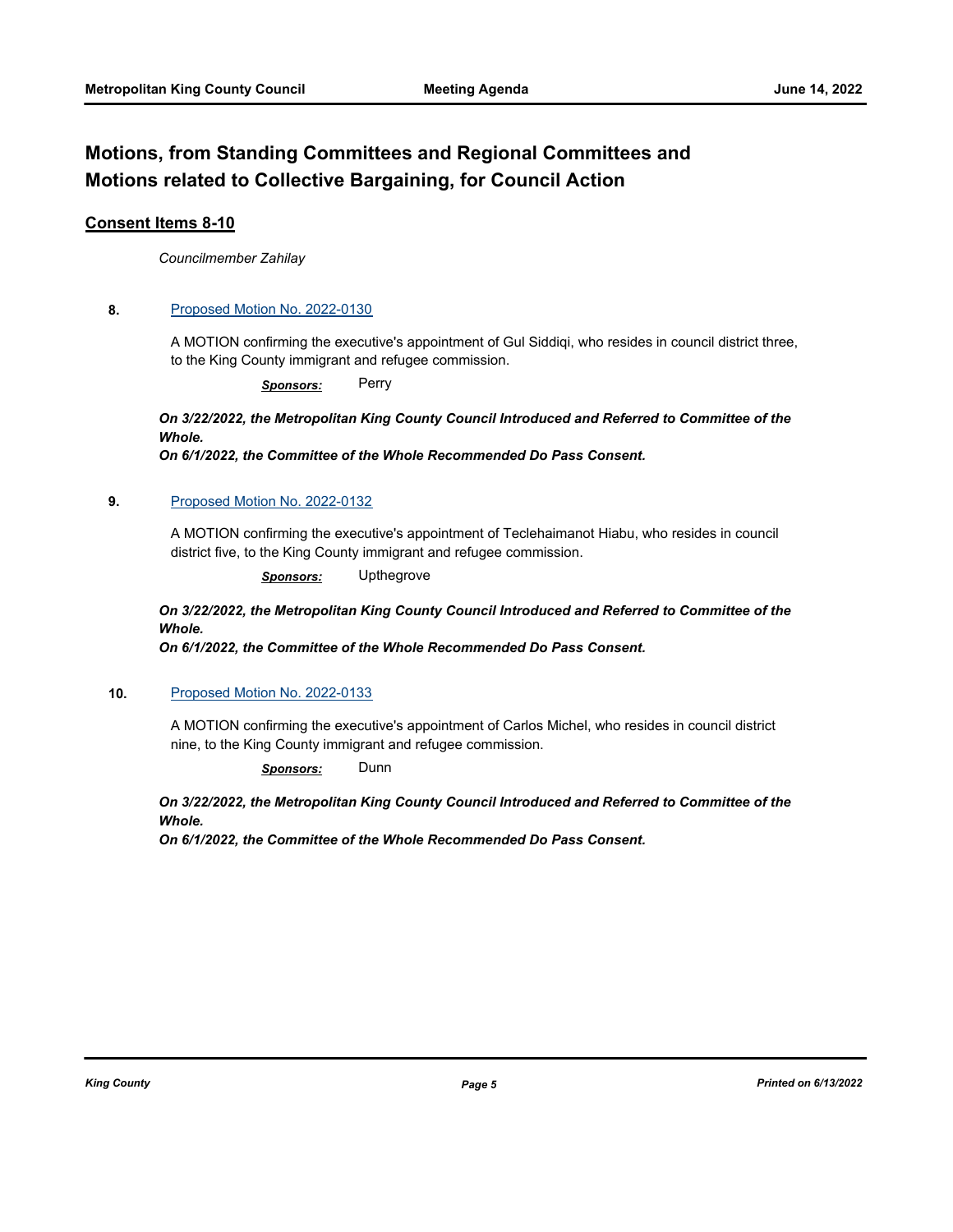## **Reappointment Consent Agenda - Item 11**

*Councilmember Zahilay*

#### **11.** [Proposed Motion No. 2022-0184](http://kingcounty.legistar.com/gateway.aspx?m=l&id=/matter.aspx?key=23102)

A MOTION confirming the executive's reappointment of Corey Williams, who works in council district eight, to the King County behavioral health advisory board.

*Sponsors:* McDermott

## **First Reading and Referral of Ordinances**

#### **12.** [Proposed Ordinance No. 2022-0195](http://kingcounty.legistar.com/gateway.aspx?m=l&id=/matter.aspx?key=23115)

AN ORDINANCE relating to an easement for public school purposes, located at 1211 E Alder St, Seattle, within council district eight.

*Sponsors:* McDermott

#### *First Reading and Referral to the Budget and Fiscal Management Committee*

#### **13.** [Proposed Ordinance No. 2022-0206](http://kingcounty.legistar.com/gateway.aspx?m=l&id=/matter.aspx?key=23145)

AN ORDINANCE authorizing the execution of a new lease to support the operation of the prosecuting attorney's office.

*Sponsors:* McDermott

#### *First Reading and Referral to the Budget and Fiscal Management Committee*

#### **14.** [Proposed Ordinance No. 2022-0207](http://kingcounty.legistar.com/gateway.aspx?m=l&id=/matter.aspx?key=23146)

AN ORDINANCE making a net supplemental appropriation of \$681,900 to the building repair and replacement fund; and amending the 2021-2022 Biennial Budget Ordinance, Ordinance 19210, Section 129, as amended, and Attachment A, as amended.

*Sponsors:* McDermott

*First Reading and Referral to the Budget and Fiscal Management Committee*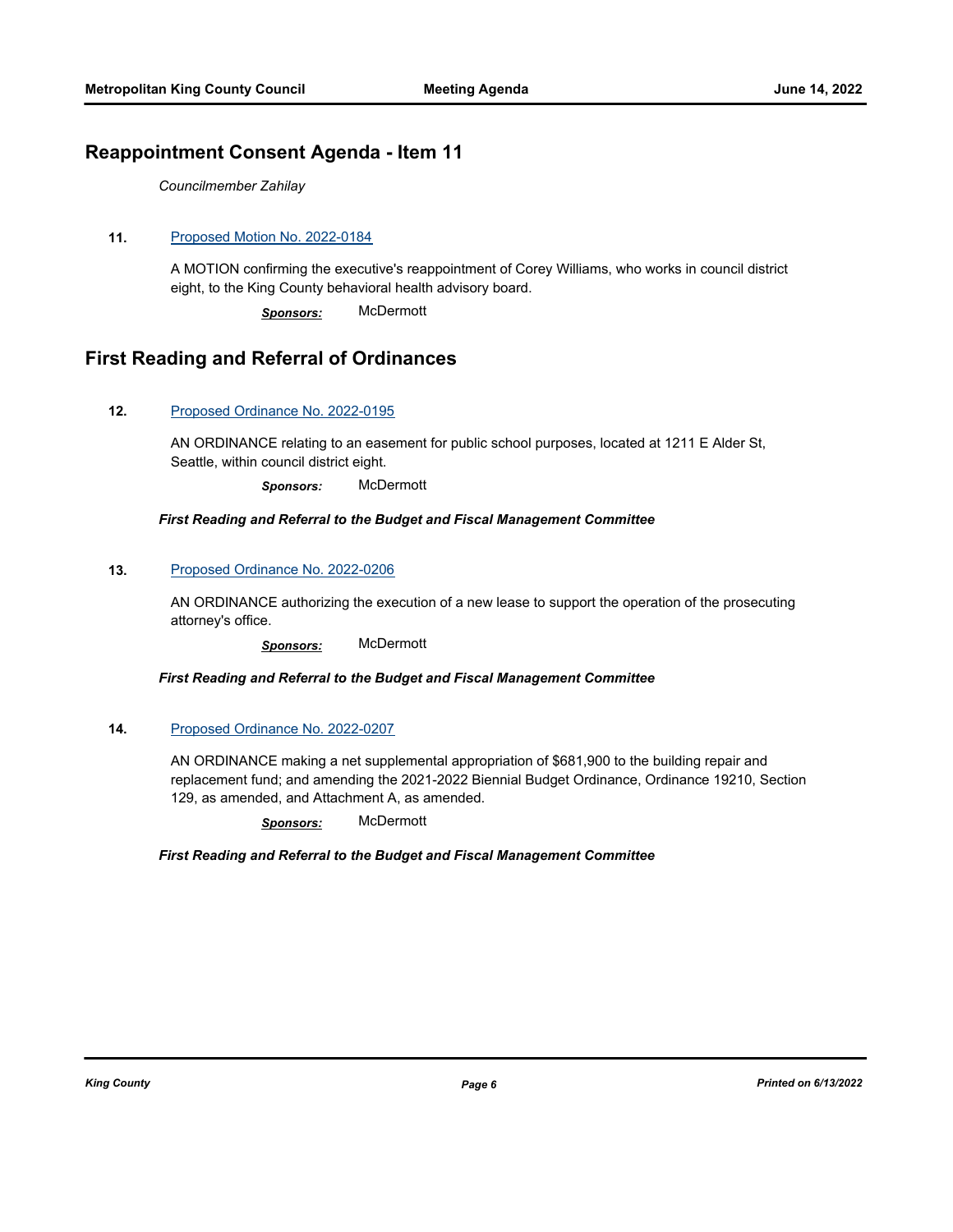#### **15.** [Proposed Ordinance No. 2022-0218](http://kingcounty.legistar.com/gateway.aspx?m=l&id=/matter.aspx?key=23166)

AN ORDINANCE approving the grant funding allocation for the projects funded through the 2020-2025 parks, recreation, trails and open space levy grant program, Round 1, in accordance with Ordinance 18890, Motion 15378, Ordinance 19166 and the 2021-2022 Biennial Budget Ordinance, Ordinance 19210, Section 93.

*Sponsors:* Dembowski

#### *First Reading and Referral to the Transportation, Economy and Environment Committee*

#### **16.** [Proposed Ordinance No. 2022-0219](http://kingcounty.legistar.com/gateway.aspx?m=l&id=/matter.aspx?key=23167)

AN ORDINANCE approving the grant funding allocation for the projects funded through the 2020-2025 parks, recreation, trails and open space levy grant program, Round 1, in accordance with Ordinance 18890, Motion 15378, Ordinance 19166 and the 2021-2022 Biennial Budget Ordinance, Ordinance 19210, Section 93.

*Sponsors:* Upthegrove

#### *First Reading and Referral to the Transportation, Economy and Environment Committee*

#### **17.** [Proposed Ordinance No. 2022-0220](http://kingcounty.legistar.com/gateway.aspx?m=l&id=/matter.aspx?key=23168)

AN ORDINANCE making a net supplemental appropriation of \$9,932,000 to various general fund agencies, a net supplemental appropriation of \$333,107,000 to various non-general fund agencies and a net supplemental appropriation of \$35,880,718 from various capital fund budgets; and amending the 2021-2022 Biennial Budget Ordinance, Ordinance 19210, Sections 6, 14, 17, 18, 20, 30, 32, 33, 36, 37, 42, 43, 43, 47, 48, 48, 49, 51, 52, 55, 55, 59, 60, 60, 63, 69, 70, 77, 78, 82, 84, 86, 87, 92, 95, 97, 98, 99, 100, 106, 106, 107, 108, 112, 112, 114, 115, 119, 119, 120, 121, 126, 127 and 129, as amended, and Attachment A, as amended, and Ordinance 19307, Sections 81 and 82 and adding new section to Ordinance 19210.

*Sponsors:* McDermott

#### *First Reading and Referral to the Budget and Fiscal Management Committee*

#### **18.** [Proposed Ordinance No. 2022-0223](http://kingcounty.legistar.com/gateway.aspx?m=l&id=/matter.aspx?key=23176)

AN ORDINANCE approving a settlement agreement between King County and the Suquamish Tribe and authorizing the executive to execute the settlement agreement and to implement the terms of the agreement.

*Sponsors:* Kohl-Welles

#### *First Reading and Referral to the Transportation, Economy and Environment Committee*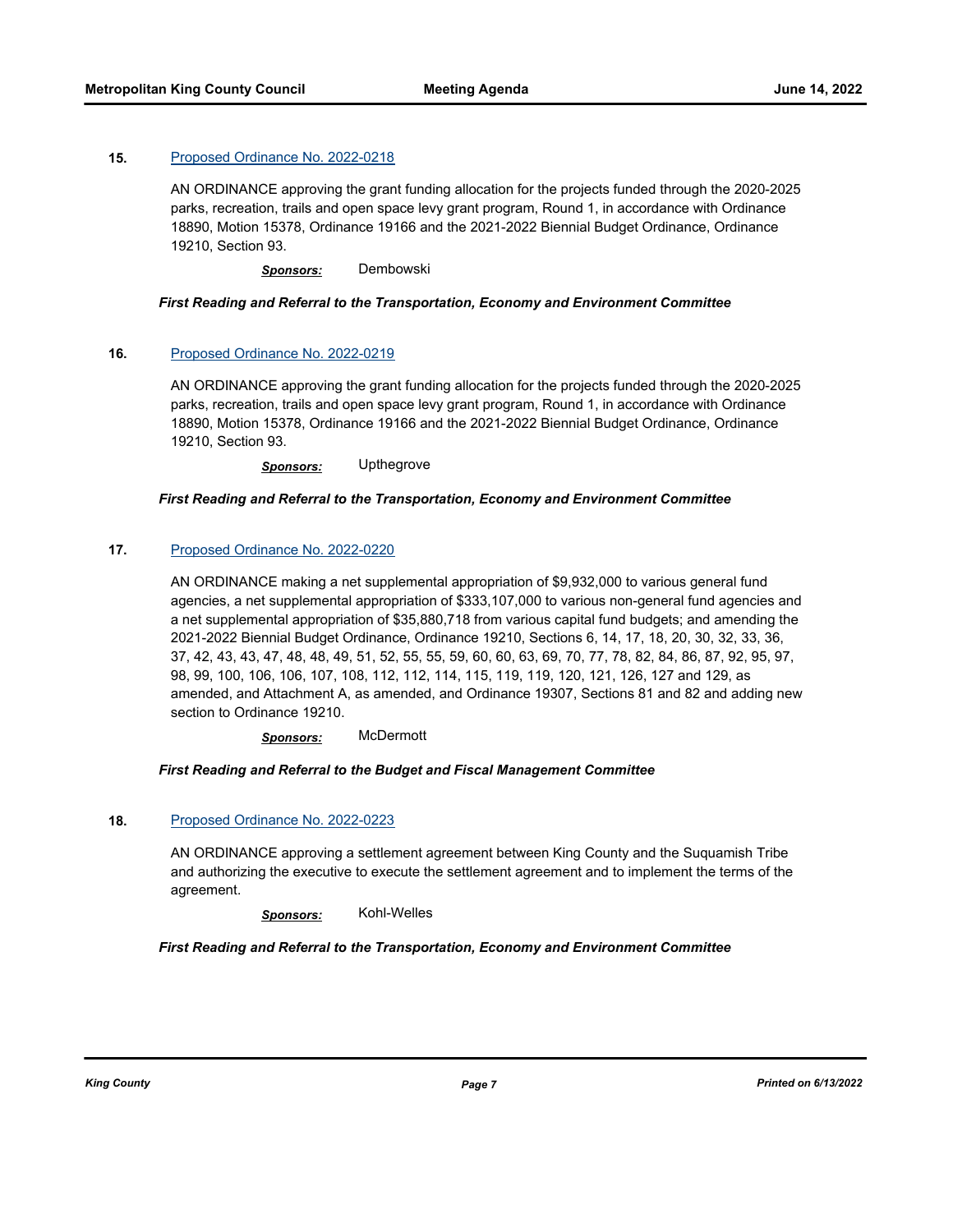#### **19.** [Proposed Ordinance No. 2022-0224](http://kingcounty.legistar.com/gateway.aspx?m=l&id=/matter.aspx?key=23178)

AN ORDINANCE authorizing the King County executive to sign an interagency agreement between King County, a political subdivision of the state of Washington, and the city of Kirkland, a municipal corporation in the state of Washington, regarding the design, construction, operation and maintenance of a new crossing over the Eastrail Corridor.

*Sponsors:* Balducci

#### *First Reading and Referral to the Transportation, Economy and Environment Committee*

#### **20.** [Proposed Ordinance No. 2022-0228](http://kingcounty.legistar.com/gateway.aspx?m=l&id=/matter.aspx?key=23183)

AN ORDINANCE relating to the annexation of approximately 2.33 acres of land into the Covington Water District, known as the Station by Vintage Annexation, for the purpose of water service.

*Sponsors:* Dunn

*First Reading and Referral to the Local Services and Land Use Committee*

## **First Reading and Referral of Motions**

#### **21.** [Proposed Motion No. 2022-0196](http://kingcounty.legistar.com/gateway.aspx?m=l&id=/matter.aspx?key=23116)

A MOTION acknowledging receipt of the second of three reports on progress addressing the civil and criminal case backlog that resulted from the COVID-19 pandemic and progress on addressing new eviction cases after the state moratorium is lifted, in response to the 2021-2022 Biennial Budget Ordinance, Ordinance 19210, Section 18, as amended by Ordinance 19318, Section 2, Proviso P4.

*Sponsors:* McDermott

*First Reading and Referral to the Budget and Fiscal Management Committee*

#### **22.** [Proposed Motion No. 2022-0222](http://kingcounty.legistar.com/gateway.aspx?m=l&id=/matter.aspx?key=23175)

A MOTION accepting the sixth annual report on the best starts for kids initiative, in accordance with Attachment A to Ordinance 18373.

*Sponsors:* Zahilay

*First Reading and Referral to the Regional Policy Committee*

**This is a dual referral first to the Regional Policy Committee and then to the Law, Justice, Health and Human Services Committee**

**This is a nonmandatory referral to the Regional Policy Committee under K.C.C. 1.24.065.I as an issue that would benefit from interjurisdictional discussion.**